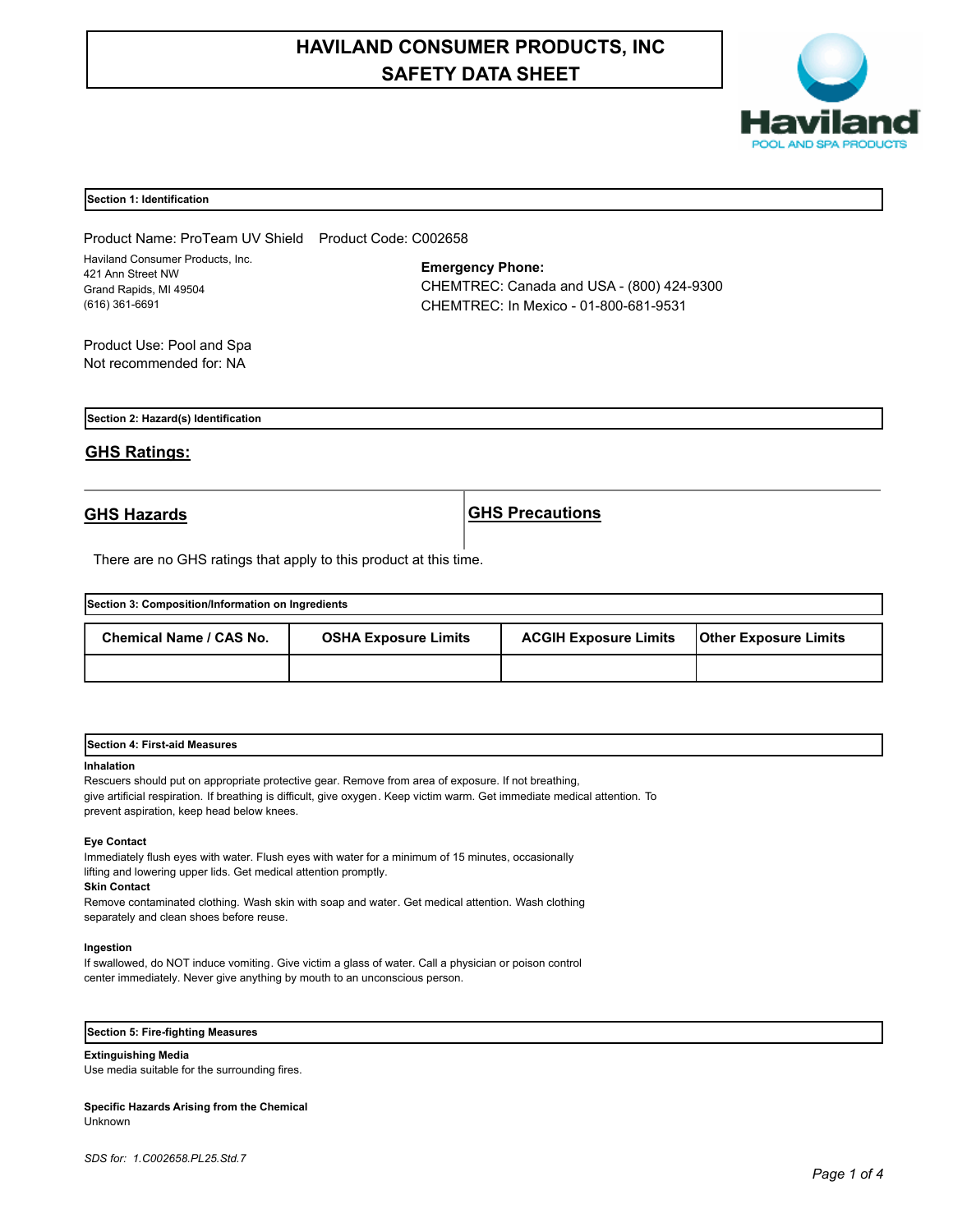#### **Special Protective Equipment and Precautions for Firefighters**

**Special Information**: As in any fire, wear self-contained breathing apparatus pressure-demand (MSHA/NIOSH approved or equivalent) and full protective gear.

#### **Section 6: Accidental Release Measures**

**STEPS TO BE TAKEN IN CASE MATERIAL IS RELEASE OR SPILLED:**

Wear appropriate protective equipment and clothing during clean up . Sweep spill and transfer material into appropriate container(s) for disposal.

#### **Section 7: Handling and Storage**

**HANDLING:** Use only in a well ventilated area. Avoid breathing vapor, fumes or mist. Avoid contact with eyes, skin, and clothing. Ground and bond containers when transferring material. Always open containers slowly to allow any excess pressure to vent. Follow all MSDS/label precautions even after containers are emptied because they may retain product residues.

**STORAGE:** Keep away from heat, sparks, and flame. Store containers in a cool, well ventilated place. Keep container closed when not in use. Protect from direct sunlight.

| Section 8: Exposure Control/Personal Protection |                             |                              |                              |  |
|-------------------------------------------------|-----------------------------|------------------------------|------------------------------|--|
| <b>Chemical Name / CAS No.</b>                  | <b>OSHA Exposure Limits</b> | <b>ACGIH Exposure Limits</b> | <b>Other Exposure Limits</b> |  |
|                                                 |                             |                              |                              |  |
|                                                 |                             |                              |                              |  |

**RESPIRATORY PROTECTION:** A respiratory protection program that meets OSHA 1910.134 and ANSI Z88.2 requirements must be followed whenever workplace conditions warrant the use of a respirator.

**SKIN PROTECTION:** Wear impervious protective gloves. Wear protective gear as needed - apron, suit, boots.

**EYE PROTECTION:** Wear safety glasses with side shields (or goggles) and a face shield.

**OTHER PROTECTIVE EQUIPMENT**: Facilities storing or utilizing this material should be equipped with an eyewash facility and a safety shower.

**HYGENIC PRACTICES:** Do not eat, drink, or smoke in areas where this material is used. Avoid breathing vapors. Remove contaminated clothing and wash before reuse. Wash thoroughly after handling. Wash hands before eating.

### **Section 9: Physical and Chemical Properties**

| <b>Flash point: Unknown</b>                   | Evaporation rate: Unknown                      |  |
|-----------------------------------------------|------------------------------------------------|--|
| <b>Flammability: Unknown</b>                  | <b>Explosive Limits: Unknown</b>               |  |
| <b>Specific Gravity 2.5</b>                   | <b>Autoignition temperature: Unknown</b>       |  |
| Decomposition temperature: Unknown            | <b>Viscosity: Unknown</b>                      |  |
| <b>Grams VOC less water: Unknown</b>          | <b>Appearance:</b> white granules or<br>powder |  |
| <b>Odor: odorless</b>                         | Vapor Pressure: Unknown                        |  |
| Odor threshold: Unknown                       | Vapor Density: Unknown                         |  |
| $pH: 3.8-4.0$                                 | <b>Density: Unknown</b>                        |  |
| <b>Melting point:</b> Sublimes $@$ 320-330 °C | <b>Freezing point: Unknown</b>                 |  |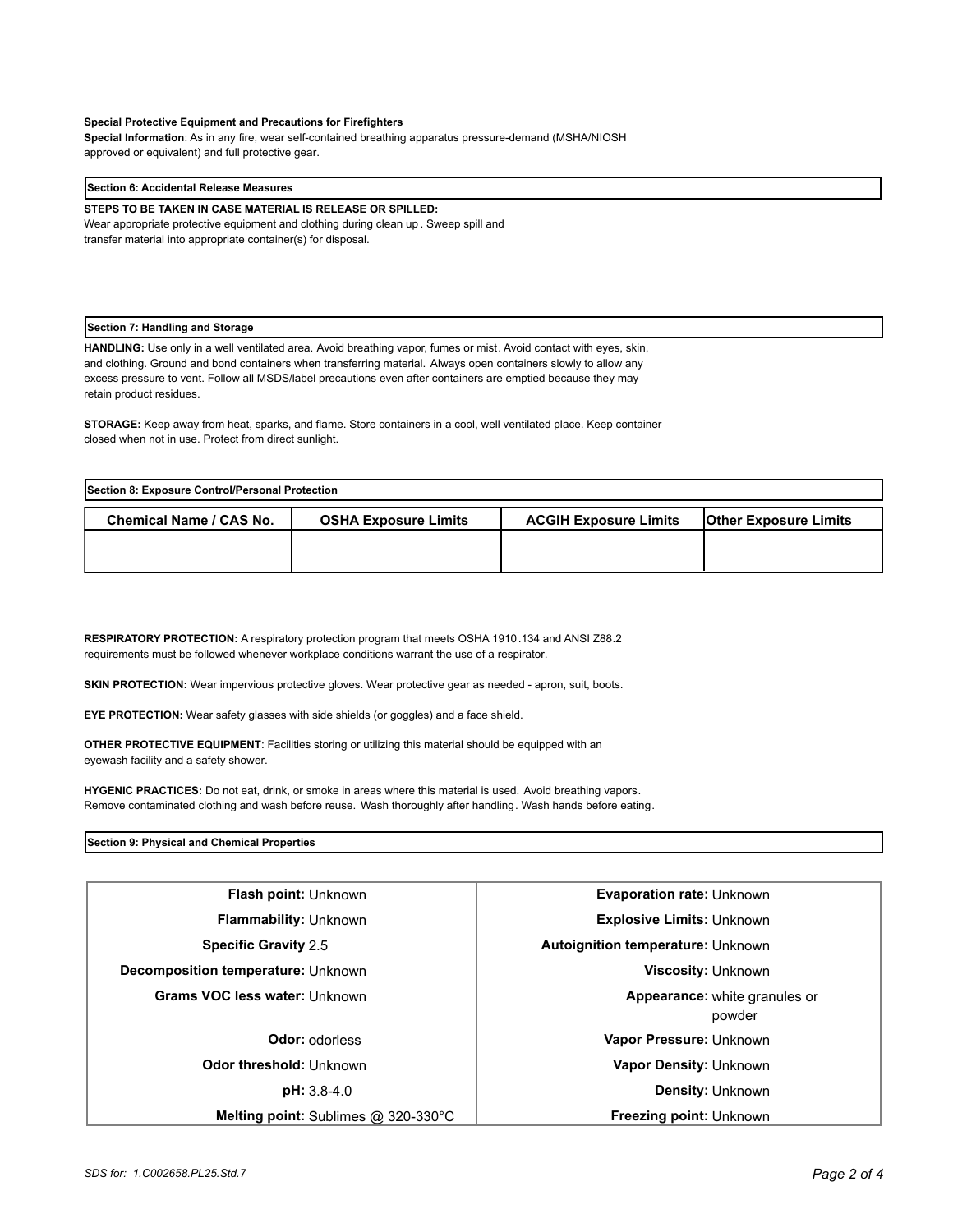## **Section 10: Stability and Reactivity**

**Chemical Stability:** STABLE

**Incompatible Materials**  Strong oxidizing agents. **Conditions to Avoid** Unknown **Hazardous Decomposition Products** Carbon monoxide, carbon dioxide. Oxides of nitrogen, and cyanic acid.

#### **Hazardous Polymerization**

Hazardous polymerization will not occur.

**Section 11: Toxicology Information**

# **Mixture Toxicity**

**Routes of Entry:** Inhalation

Ingestion Skin contact Eye contact

### **Effects of Overexposure**

**Emergency Overview** May be harmful upon eye or skin contact with slight irritation. **Acute Health Effects** Redness of exposed tissues. Irritation of skin and eyes.

**Section 12: Ecological Information**

#### **Section 13: Disposal Considerations**

Dispose of in accordance with local, state and federal regulations.

# **Section 14: Transportation Information**

Water Treatment Compound Non-Regulated.

**Section 15: Regulatory Information**

**Country Country Regulation Regulation Regulation All Components Listed** 

**Section 16: Other Information**